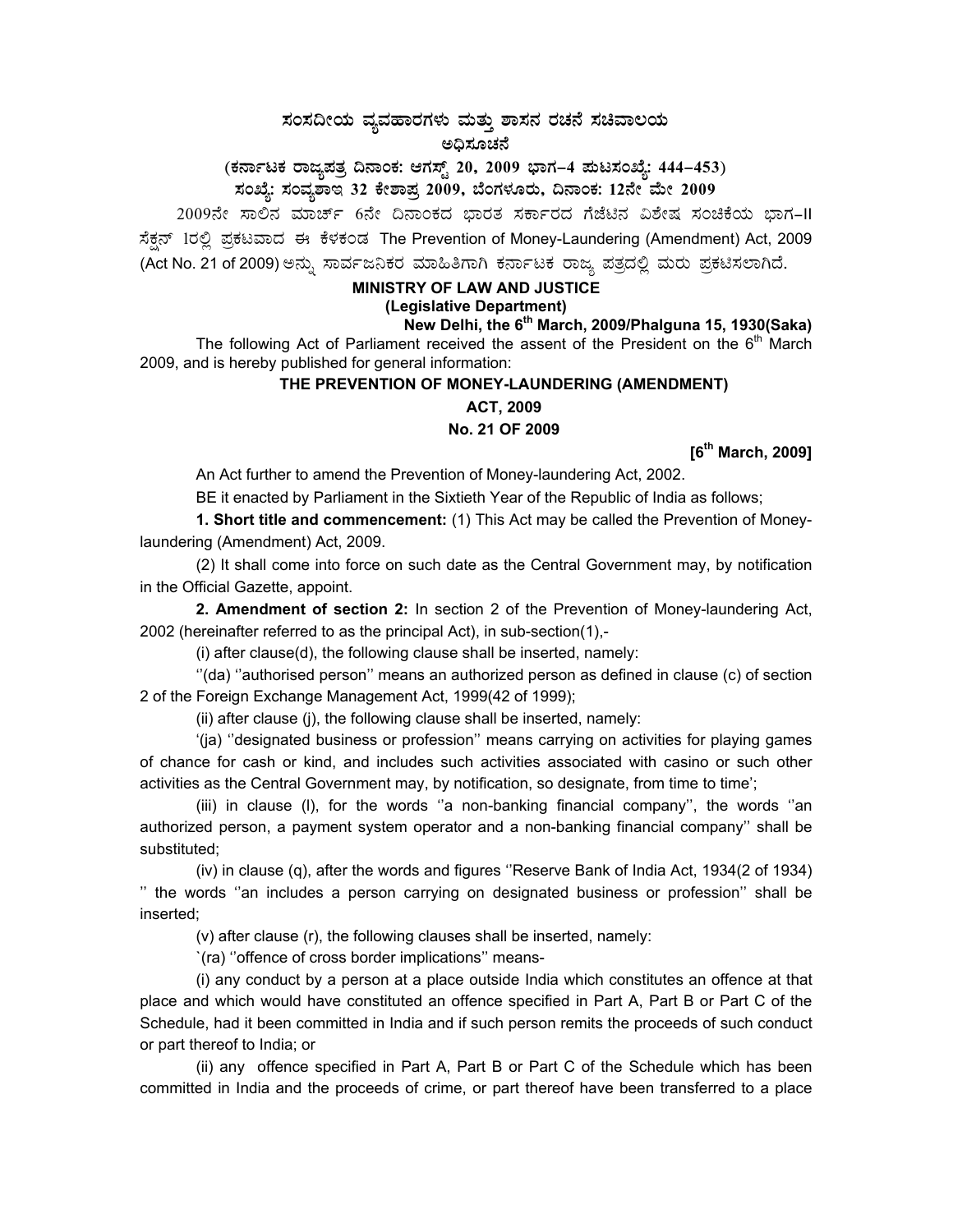outside India or any attempt has been made to transfer the proceeds of crime, or part thereof from India to a place outside India.

**Explanation:** Nothing contained in this clause shall adversely affect any investigation, enquiry, trial or proceeding before any authority in respect of the offences specified in Part A or Part B of the Schedule to the Act before the commencement of the Prevention of Moneylanudering (Amendment) Act, 2009;,

(rb) ''payment system'' means a system that enables payment to be effected between a payer and a beneficiary, involving clearing , payment or settlement service or all of them.

**Explanation:** For the purposes of this clause, "payment system" includes the systems enabling credit card operations, debit card operation, smart card operations, money transfer operations or similar operations;

(rc) ''payment system operator'' means a person who operates a payment system and such person includes his overseas principal.

**Explanation:** For the purposes of this clause, "overseas principal" means,-

(A) in the case of a person, being an individual, such individual residing outside India, who owns or controls or manages, directly or indirectly, the activities or functions of payment system in India;

(B) in the case of a Hindu undivided family, Karta of such Hindu undivided family residing outside India who owns or controls or manages, directly or indirectly, the activities or functions of payment system in India;

(C) in the case of a company, a firm , an association of persons a body of individuals, an artificial juridical person ,whether incorporated or not, such company, firm association of persons, body of individuals, artificial juridical person incorporated or registered outside India or existing as such and which owns or controls or manages, directly or indirectly, the activities or functions of payment system in India;

(vi) in clause (y), for sub-clause (ii), the following sub-clauses shall be substituted, namely:-

(ii) (the offences specified under Part B of the Schedule if the total value involved in such offences is thirty lakh rupees or more; or

(iii) the offences specified under Part C of the Schedule'';

**3. Amendment of section 5:** In section 5 of the principal Act, in sub-section (1),-

(a) for the words ''ninety days'' the words ''one hundred and fifty days'' shall be substituted;

(b) for the proviso, the following provisos shall be substituted, namely:-

''Provided that no such order of attachment shall be made unless, in relation to the scheduled offence, a report has been forwarded to a Magistrate under section 173 of the Code of Criminal Procedure, 1973 (2 of 1974), or a complaint has been filed by a person, authorized to investigate the offence mentioned in the Schedule, before a Magistrate or court for taking cognizance of the scheduled offence, as the case may be;

Provided further that, notwithstanding anything contained in clause (b), any property of any person may be attached under this section if the Director or any other officer not below the rank of Deputy Director authorized by him for the purposes of this section has reason to believe (the reasons for such belief to be recorded in writing), on the basis of material in his possession,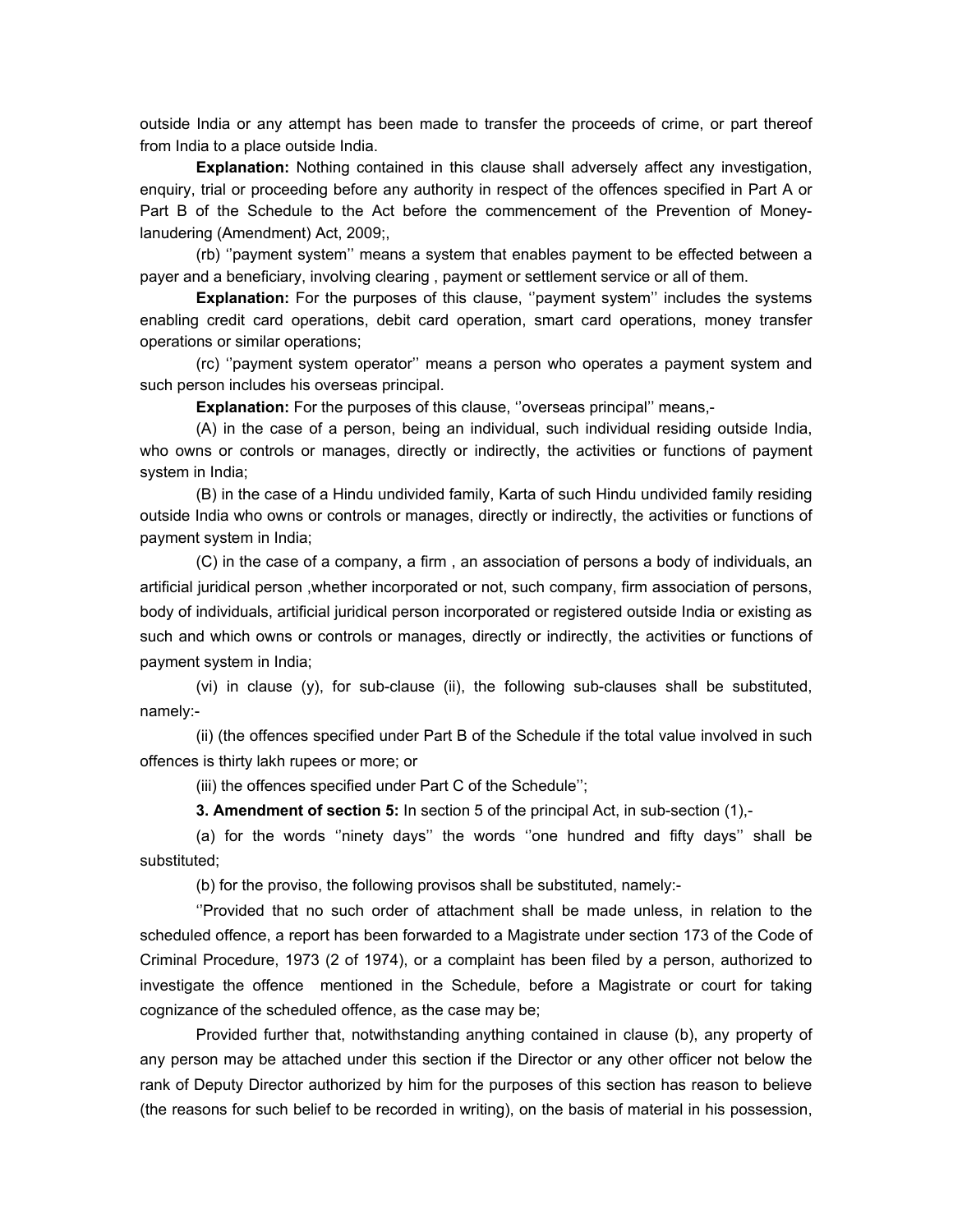that if such property involved in money-laundering is not attached immediately under this Chapter, the non-attachment of the property is likely to frustrate any proceeding under this Act''.

**4. Amendment of section 6:** In section 6 of the principal Act-,

(i) in sub-section (1), for the words ''one or more Adjudicating Authorities'' the words ''an Adjudicating Authority'' shall be substituted;

(ii) in the proviso to sub-section (8), for the word ''sixty-two'' the word ''sixty-five'' shall be substituted.

**5. Amendment of section 8:** In section 8 of the principal Act, in sub-section (1) for the words and figure ''offence under section 3'', the words and figure ''offence under section 3 or is in possession of proceeds of crime'' shall be substituted.

**6. Amendment of section 12:** In section 12 of the principal Act, for sub-section (2), the following sub-section, shall be substituted, namely:

 $''(2)$  (a) The records referred to in clause (a) of sub-section (1) shall be maintained for a period of ten years from the date of transactions between the clients and the banking company or financial institution or intermediary, as the case may be.

(b) The records referred to in clause (c) of sub-section (1) shall be maintained for a period of ten years from the date of cessation of transactions between the clients and the banking company or financial institution or intermediary, as the case may be''.

**7. Amendment of section 17:** In section 17 of the principal Act, in sub-section (1),

(i) in the opening portion, for the words ''the Director'' the words ''the Director or any other officer not below the rank of Deputy Director authorized by him for the purposes of this section '' shall be substituted;

(ii) for the proviso, the following proviso shall be substituted, namely:-

''Provided that no search shall be conducted unless,in relation to the scheduled offence, a report has been forwarded to a Magistrate under section157 of the Code of Criminal Procedure, 1973 (2 of 1974), or a complaint has been filed by a person, authorized to investigate the offence mentioned in the Schedule, before a Magistrate or court for taking cognizance of the scheduled offence, as the case may be''.

**8. Amendment of section 18:** In section 18 of the principal Act-,

(i) in sub-section (1), the following proviso shall be inserted, namely:-

''Provided that no search of any person shall be made unless, in relation to the scheduled offence, a report has been forwarded to a Magistrate under section 173 of the Code of Criminal Procedure, 1973, (2 of 1974) or a complaint has been filed by a person authorized to investigate the offence mentioned in the Schedule, before a Magistrate or court for taking cognizance of the scheduled offence as the case may be'',

(ii) in sub-section (9), the proviso shall be omitted.

**9. Amendment of section 28:** In section 28 of the principal Act, in sub-section (2) clause (a) shall be omitted.

**10. Amendment of section 32 :** In section 32 of the principal Act, in sub-section (2), the following proviso shall be inserted, namely: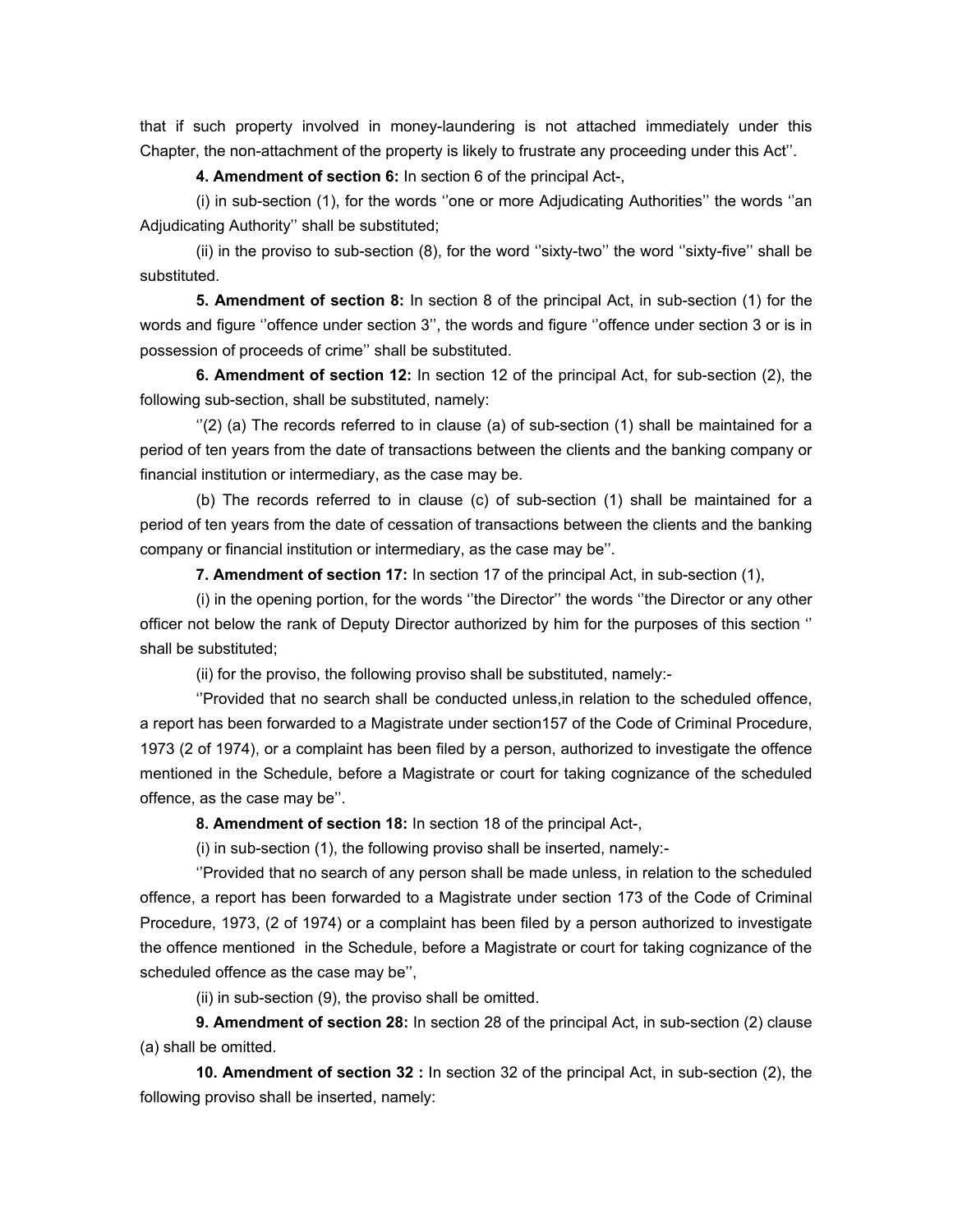''Provided that the Chief Justice of India shall be consulted before removal of the Chairperson or a Member who was appointed on the recommendation of the Chief Justice of India''.

**11. Amendment of section 38:** In section 38 of the principal Act, for the words ''one or more of the other Members'', the words ''third Member'' shall be substituted.

**12. Amendment of section 60:** In section 60 of the principal Act, after sub-section (6), the following sub-section shall be inserted, namely:-

''(7) When any property in India is confiscated as a result of exeution of a request from a contracting State in accordance with the provisions of this Act, the Central Government may either return such property to the requesting State or compensate that State by disposal of such property on mutually agreed terms that would take into account deduction for reasonable expenses incurred in investigation prosecution or judicial proceeding leading to the return or disposal of confiscated property'',

**13. Amendment of Schedule:** In the principal Act, in the Schedule-,

(i) in Part A,-

(a) in Paragraph1, after section 121A and the entry relating thereto, the following sections and the entries shall be inserted, namely:-

| Section | Description of offence                                                  |
|---------|-------------------------------------------------------------------------|
| ''489A  | Counterfeiting currency notes or bank notes.                            |
| 489B    | Using as genuine, forged or counterfeit currency notes or bank notes"., |

(b) in Paragraph 2 for sections 15, 18 and 20 and the entries relating thereto, the following sections and the entries shall be substituted, namely

| section | Description of offence                                              |
|---------|---------------------------------------------------------------------|
| "15"    | Contravention in relation to poppy straw.                           |
| 16      | Contravention in relation to coca plant and coca leaves.            |
| 17      | Contravention in relation to prepared opium                         |
| 18      | Contravention in relation to opium poppy and opium.                 |
| 19      | Embezzlement of opium by cultivator                                 |
| section | Description of offence                                              |
| 20      | Contravention in relation to cannabis plant and cannabis.           |
| 21      | Contravention in relation to manufactured drugs and preparations",. |

(c) after paragraph 2, the following Paragraphs shall be inserted, namely:

#### '**'PARAGRAPH 3**

# **OFFENCES UNDER THE EXPLOSIVE SUBSTANCES ACT, 1908**

| section | Description of offence                                                         |
|---------|--------------------------------------------------------------------------------|
| 3       | Causing explosion likely to endanger life or property.                         |
| 4       | Attempt to cause explosion, or for making or keeping explosives with intent to |
|         | endanger life or property.                                                     |
| 5       | Making or possessing explosives under suspicious circumstances.                |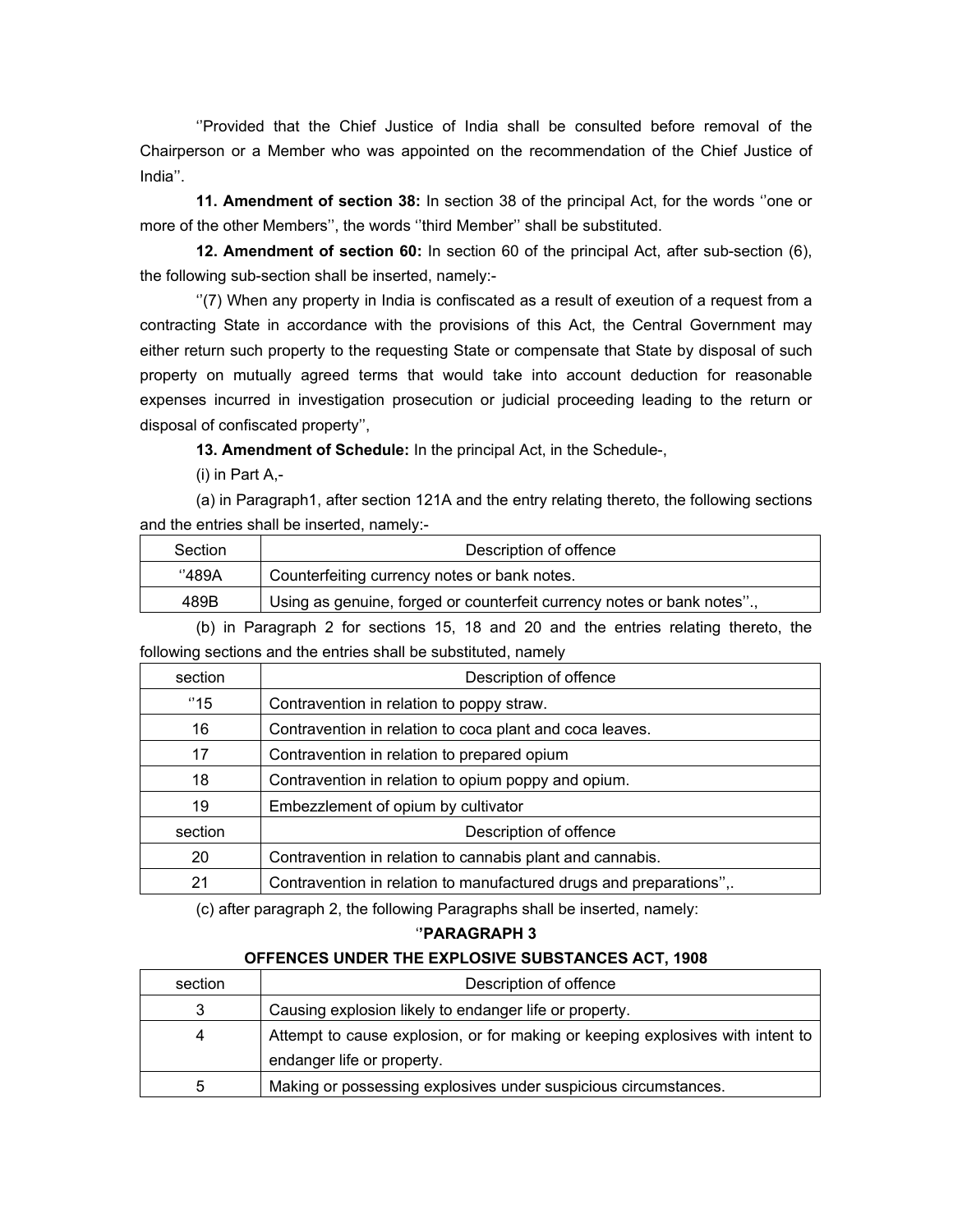# **PARAGRAPH 4**

# **OFFENCES UNDER THE UNLAWFUL ACTIVITIES (PREVENTION )ACT, 1967**

| section                 | Description of offence                                                |
|-------------------------|-----------------------------------------------------------------------|
| 10 read with section 3  | Penalty for being member of an unlawful association, etc.,            |
| 11 read with sections   | Penalty for dealing with funds of an unlawful association,            |
| 3 and 7                 |                                                                       |
| 13 read with section 3  | Punishment for unlawful activities.                                   |
| 16 read with section 15 | Punishment for terrorist act.                                         |
| 16A                     | Punishment for making demands of radioactive substances,              |
|                         | nuclear devices, etc.,                                                |
| 17                      | Punishment for raising fund for terrorist act.                        |
| 18                      | Punishment for conspiracy, etc.                                       |
| 18A                     | Punishment for organising of terrorist camps                          |
| 18B                     | Punishment for recruiting of any person or persons for terrorist act. |
| 19                      | Punishment for harbouring, etc.,                                      |
| 20                      | Punishment for being member of terrorist gang or organisation         |
| 21                      | Punishment for holding proceeds of terrorism                          |
| 38                      | Offence relating to membership of a terrorist organisation.           |
| 39                      | Offence relating to support given to a terrorist organization         |
| 40                      | Offence of raising fund for a terrorist organisation".                |

(ii) in Part B,-

(a) for Paragraph 1, the following Paragraph shall be substituted namely-

# **PARAGRAPH 1**

# **OFFENCES UNDER THE INDIAN PENAL CODE**

| section | Description of offence                                                              |
|---------|-------------------------------------------------------------------------------------|
| 120B    | Criminal conspiracy.                                                                |
| 255     | <b>Counterfeiting Government stamp</b>                                              |
| 257     | Making or selling instrument for counterfeiting Government stamp.                   |
| 258     | Sale of counterfeit Government stamp                                                |
| 259     | Having possession of counterfeit Government stamp                                   |
| 260     | Using as genuine a Government stamp known to be counterfeit.                        |
| section | Description of offence                                                              |
| 302     | Murder.                                                                             |
| 304     | Punishment for culpable homicide not amounting to murder.                           |
| 307     | Attempt to murder                                                                   |
| 308     | Attempt to commit culpable homicide.                                                |
| 327     | Voluntarily causing hurt to extort property, or to constrain to an illegal act.     |
| 329     | Voluntarily causing grievous hurt to extort property, or to constrain to an illegal |
|         | act.                                                                                |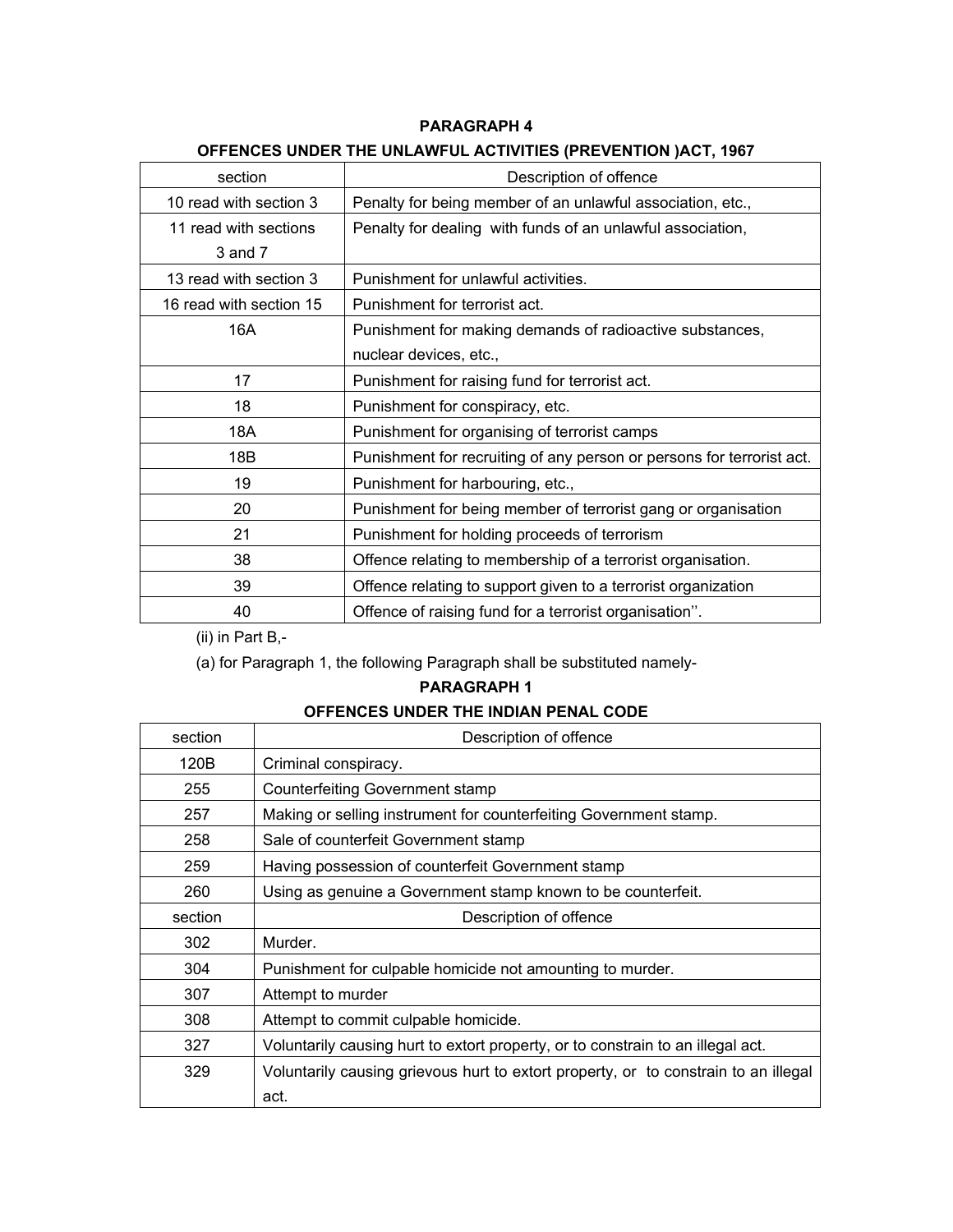| 364A        | Kidnapping for ransom, etc.                                                      |
|-------------|----------------------------------------------------------------------------------|
| 384to 389   | Offences relating to extortion                                                   |
| 392 to 402  | Offences relating to robbery and dacoity.                                        |
| 411         | Dishonestly receiving stolen property.                                           |
| 412         | Dishonestly receiving property stolen in the commission of a dacoity.            |
| 413         | Habitually dealing in stolen property.                                           |
| 414         | Assisting in concealment of stolen property.                                     |
| 417         | Punishment for cheating.                                                         |
| 418         | Cheating with knowledge that wrongful loss may ensue to person whose             |
|             | interest offender is bound to protect.                                           |
| 419         | Punishment for cheating by personation                                           |
| 420         | Cheating and dishonestly inducing delivery of properties.                        |
| 421         | Dishonest or fraudulent removal or concealment of property to prevent            |
|             | distribution among creditors.                                                    |
| 422         | Dishonestly or fraudulently preventing debt being available for creditors.       |
| 423         | Dishonest or fraudulent execution of deed of transfer containing false statement |
|             | of consideration.                                                                |
| 424         | Dishonest or fraudulent removal or concealment of property.                      |
| 467         | Forgery of valuable security, will, etc.,                                        |
| 471         | Using as genuine a forged document or electronic record.                         |
| 472 and 473 | Making or possessing counterfeit seal, etc., with intent to commit forgery.      |
| 475 and 476 | Counterfeiting device or mark.                                                   |
| 481         | Using a false property mark.                                                     |
| 482         | Punishment for using a false property mark.                                      |
| 483         | Counterfeiting a property mark used by another.                                  |
| 484         | Counterfeiting a mark used by a public servant.                                  |
| 485         | Making or possession of any instrument for counterfeiting a property mark.       |
| 486         | Selling goods marked with a counterfeit property mark.                           |
| 487         | Making a false mark upon any receptacle containing goods.                        |
| 488         | Punishment for making use of any such false mark",                               |

 (b) in paragraph 3, before section 51 read with section 17A and the entry relating thereto, the following section and the entry shall be inserted. namely:

| section | Description of offence                                  |
|---------|---------------------------------------------------------|
|         | "51 read with section $9 \mid$ Hunting of wild animals" |

(c) in Paragraph 5, after section 10 and the entry relating thereto, the following section and the entry shall be inserted, namely:-

| section | Description of offence                    |
|---------|-------------------------------------------|
| 010     | Criminal misconduct by a public servant", |

(d) after Paragraph 5, the following Paragraphs shall be inserted, namely: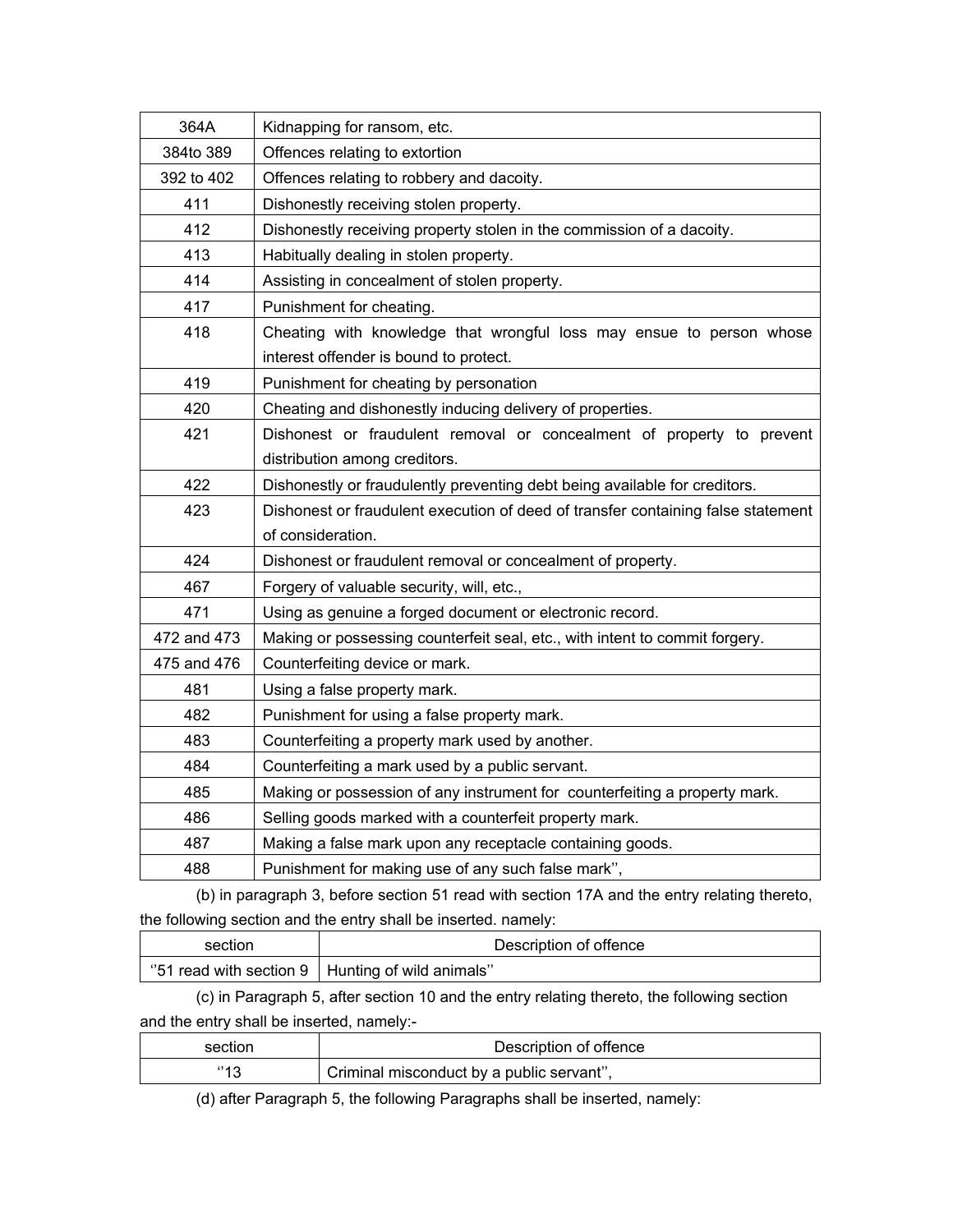# '**'PARAGRAPH 6 OFFENCES UNDER THE EXPLOSIVES ACT, 1884**

| section | Description of offence           |
|---------|----------------------------------|
| 9-B     | Punishment for certain offences. |
| 9-C     | Offences by companies.           |

#### **PARAGRAPH 7**

#### **OFFENCES UNDER THE ANTIQUITIES AND ARTS TREASURES ACT, 1972**

| section | Description of offence                                                                   |
|---------|------------------------------------------------------------------------------------------|
|         | 25 read with section 3   Contravention of export trade in antiquities and art treasures. |
| 28      | Offences by companies.                                                                   |

#### **PARAGRAPH 8**

#### **OFFENCES UNDER THE SECURITIES AND EXCHANGE BOARD OF INDIA ACT, 1992**

| section               | Description of offence                                                 |
|-----------------------|------------------------------------------------------------------------|
| 12A read with section | Prohibition of manipulative and deceptive devices, insider trading and |
| 24                    | substantial acquisition of securities or control.                      |

# **PARAGRAPH 9**

#### **OFFENCES UNDER THE CUSTOMS ACT, 1962**

| section | Description of offence           |
|---------|----------------------------------|
| 135     | Evasion of duty or prohibitions. |

#### **PARAGRAPH 10**

# **OFFENCES UNDER THE BONDED LABOUR SYSTEM (ABOLITION) ACT, 1976**

| section | Description of offence                                          |
|---------|-----------------------------------------------------------------|
| 16      | Punishment for enforcement of bonded labour                     |
| 18      | Punishment for extracting bonded labour under the bonded labour |
|         | system.                                                         |
| 20      | Abetment to be an offence.                                      |

#### **PARAGRAPH 11**

#### **OFFENCES UNDER THE CHILD LABOUR (PROHIBITION AND REGULATION) ACT, 1986**

| section | Description of offence                                             |
|---------|--------------------------------------------------------------------|
| 14      | Punishment for employment of any child to work in contravention of |
|         | the provisions of section 3.                                       |

#### **PARAGRAPH 12**

#### **OFFENCES UNDER THE TRANSPLANTATION OF HUMAN ORGANS ACT, 1994**

| section | Description of offence                                           |
|---------|------------------------------------------------------------------|
| 18      | Punishment for removal of human organ without authority          |
| 19      | Punishment for commercial dealings in human organs.              |
| 20      | Punishment for contravention of any other provision of this Act. |

**PARAGRAPH 13**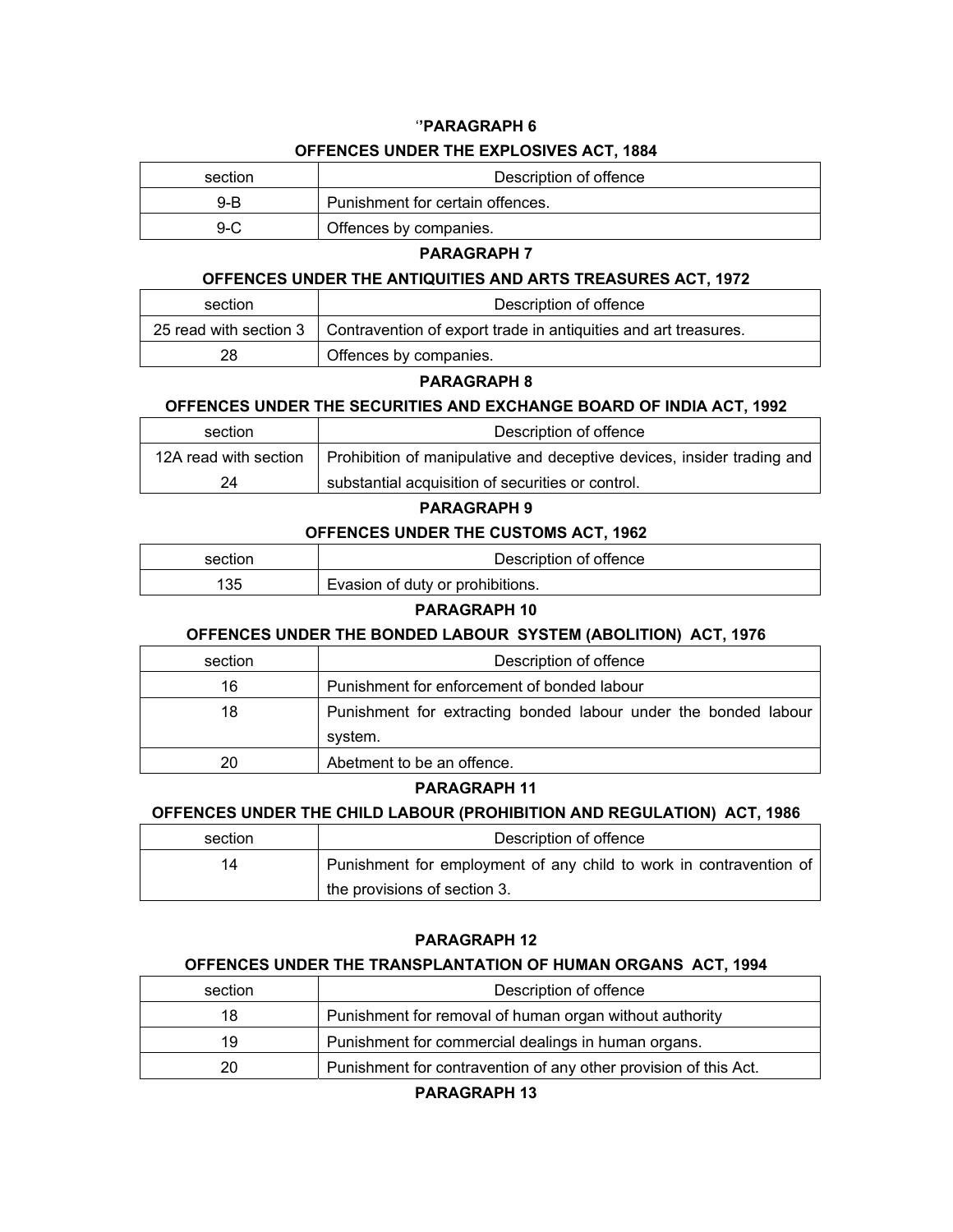# **OFFENCES UNDER THE JUVENILE JUSTICE (CARE AND PROTECTION OF CHILDREN) ACT, 2000**

| section | Description of offence                                                  |
|---------|-------------------------------------------------------------------------|
| 23      | Punishment for cruelty to juvenile or child                             |
| 24      | Employment of juvenile or child for begging.                            |
| 25      | Penalty for giving intoxicating liquor or narcotic drug or psychotropic |
|         | substance to juvenile or child                                          |
| 26      | Exploitation of juvenile or child employee.                             |

#### **PARAGRAPH 14**

#### **OFFENCES UNDER THE EMIGRATION ACT, 1983**

| section | Description of offence  |
|---------|-------------------------|
|         | Offences and penalties. |

#### **PARAGRAPH 15**

### **OFFENCES UNDER THE PASSPORTS ACT, 1967**

| section | Description of offence  |
|---------|-------------------------|
|         | Offences and penalties. |

# **PARAGRAPH 16**

#### **OFFENCES UNDER THE FOREIGNERS ACT, 1946**

| section | Description of offence                                   |
|---------|----------------------------------------------------------|
| 14      | Penalty for contravention of provisions of the Act, etc. |
| 14B     | Penalty for using forged passport                        |
| 14C     | Penalty for abetment                                     |

#### **PARAGRAPH 17**

#### **OFFENCES UNDER THE COPYRIGHT ACT, 1957**

| section | Description of offence                                                 |
|---------|------------------------------------------------------------------------|
| 63      | Offence of infringement of copyright or other rights conferred by this |
|         | Act.                                                                   |
| 63A     | Enhanced penalty on second and subsequent convictions.                 |
| 63B     | Knowing use of infringing copy of computer programme.                  |
| 68A     | Penalty for contravention of section 52A.                              |

#### **PARAGRAPH 18**

#### **OFFENCES UNDER THE TRADE MARKS ACT, 1999**

| section | Description of offence                                            |
|---------|-------------------------------------------------------------------|
| 103     | Penalty for applying false trade marks, trade descriptions, etc., |
| 104     | Penalty for selling goods or providing services to which false    |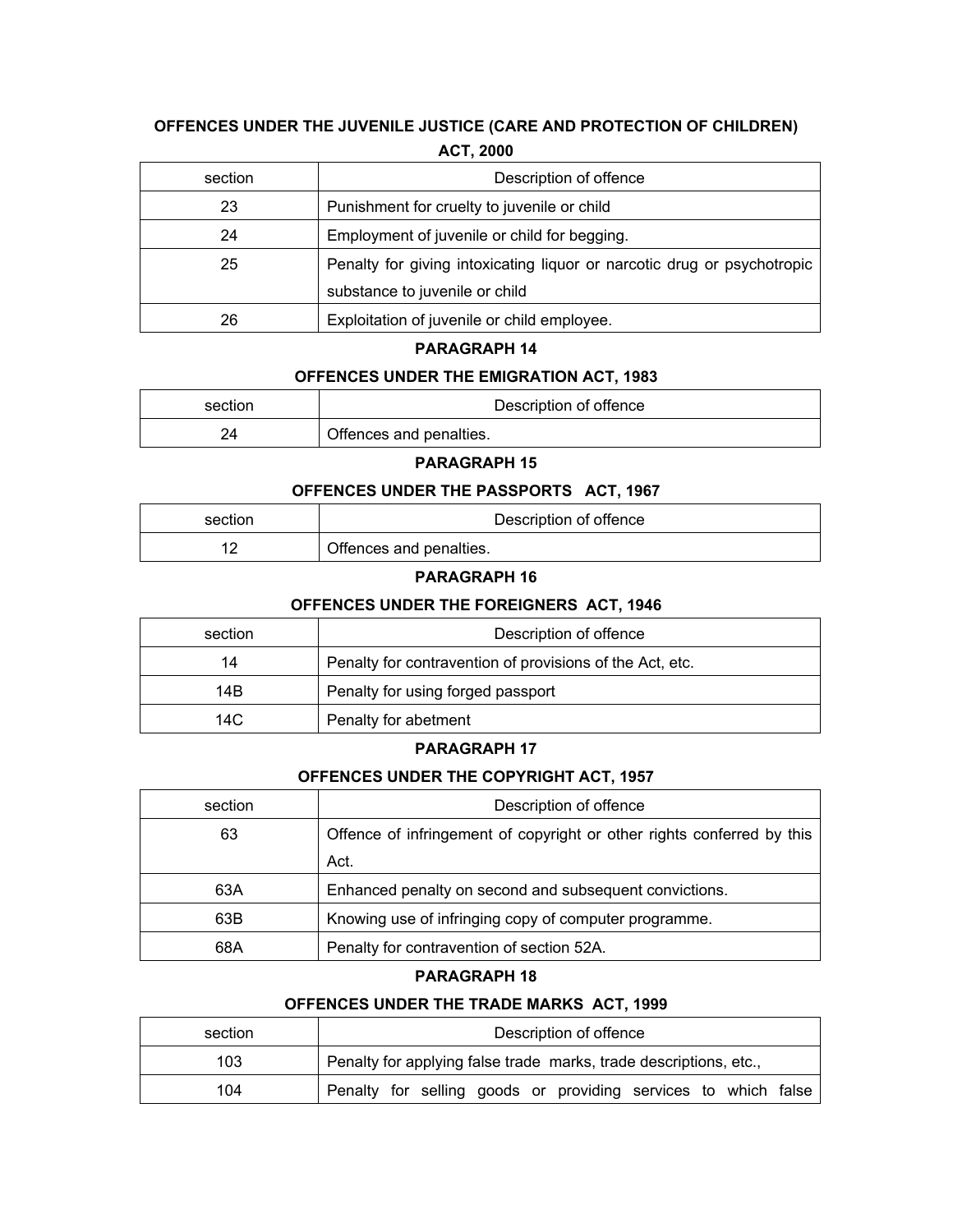|     | trademark or false trade description is applied.             |
|-----|--------------------------------------------------------------|
| 105 | Enhanced penalty on second or subsequent conviction          |
| 107 | Penalty for falsely representing a trade mark as registered. |
| 120 | Punishment of abetment in India of acts done out of India    |

### **PARAGRAPH 19**

#### **OFFENCES UNDER THE INFORMATION TECHNOLOGY ACT, 2000**

| section | Description of offence                                             |
|---------|--------------------------------------------------------------------|
|         | Penalty for breach of confidentiality and privacy                  |
| 75      | Act to apply for offence or contravention committed outside India. |

## **PARAGRAPH 20**

#### **OFFENCES UNDER THE BIOLOGICAL DIVERSITY ACT, 2002**

| section | Description of offence                                                   |
|---------|--------------------------------------------------------------------------|
|         | 55 read with section 6   Penalties for contravention of section 6, etc., |

#### **PARAGRAPH 21**

# **OFFENCES UNDER THE PROTECTION OF PLANT VARIETIES AND FARMERS, RIGHTS**

**ACT, 2001** 

| section | Description of offence                                                                          |
|---------|-------------------------------------------------------------------------------------------------|
|         | 70 read with section 68   Penalty for applying false denomination, etc.                         |
|         | 71 read with section 68   Penalty for selling varieties to which false denomination is applied. |
|         | 72 read with section 68   Penalty for falsely representing a variety as registered.             |
|         | 73 read with section 68   Penalty for subsequent offence.                                       |

#### **PARAGRAPH 22**

#### **OFFENCES UNDER THE ENVIRONMENT PROTECTION ACT, 1986**

| section                | Description of offence                                             |
|------------------------|--------------------------------------------------------------------|
| 15 read with section 7 | Penalty for discharging environmental pollutants.,                 |
|                        | 15 read with section 8   Penalty for handling hazardous substance. |

# **PARAGRAPH 23**

# **OFFENCES UNDER THE WATER (PREVENTION AND CONTROL OF POLLUTION) ACT,**

**1974** 

| section | Description of offence                                |
|---------|-------------------------------------------------------|
| 41(2)   | Penalty for pollution of stream or well               |
| 43      | Penalty for contravention of provisions of section 24 |

# **PARAGRAPH 24**

# **OFFENCES UNDER THE AIR (PREVENTION AND CONTROL OF POLLUTION) ACT, 1981**

| section | Description of offence                                                |
|---------|-----------------------------------------------------------------------|
|         | Failure to comply with the provisions for operating industrial plant. |

**PARAGRAPH 25**